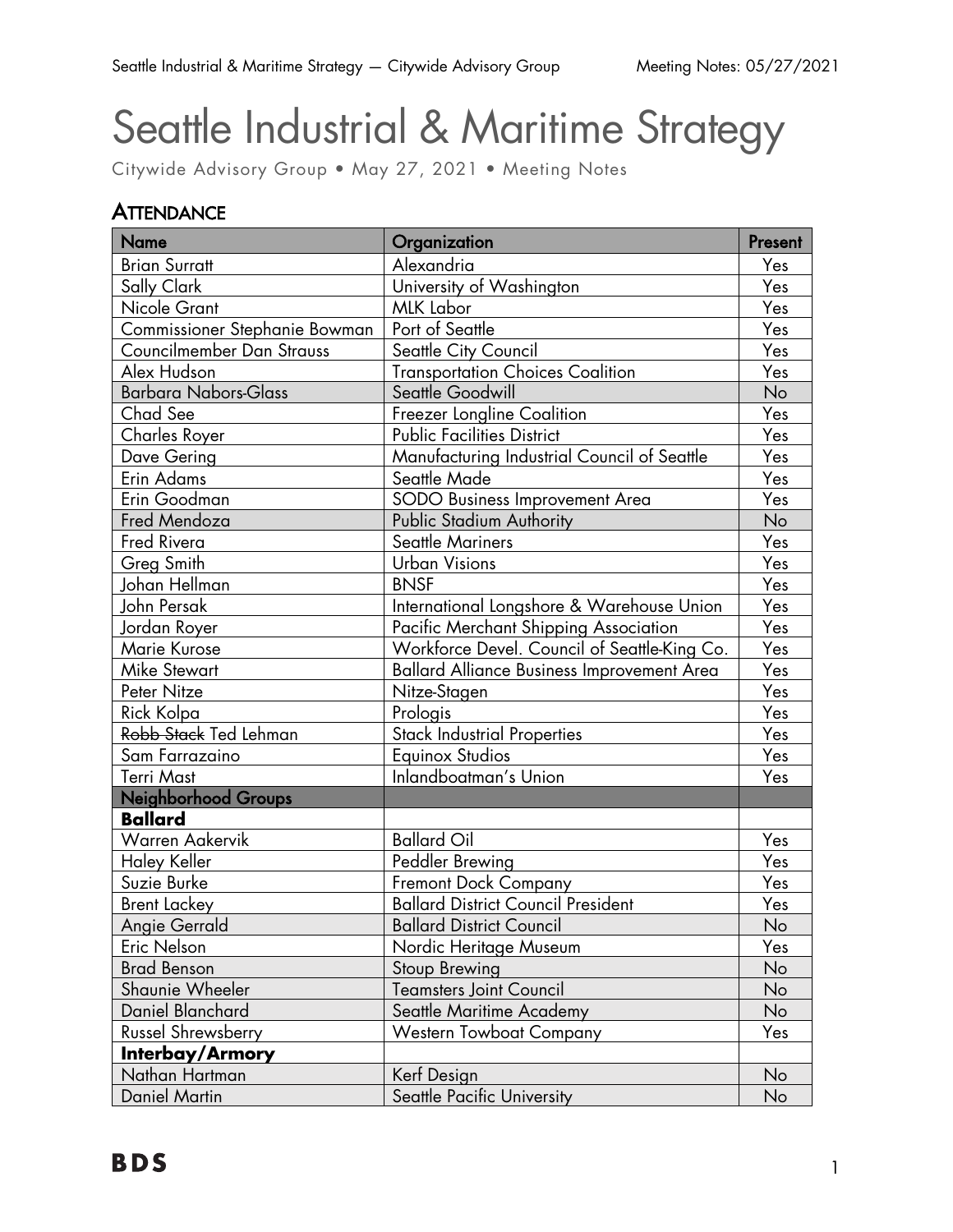| Jeff Thompson                | Freehold Group                                                                     | Yes |
|------------------------------|------------------------------------------------------------------------------------|-----|
| Charlie Constanzo            | <b>American Waterways Operators</b>                                                | No  |
| <b>SODO</b>                  |                                                                                    |     |
| Henry Liebman                | American Life                                                                      |     |
| Mark Miller                  | MacMillan-Piper                                                                    | No  |
| <b>Brian Mannelly</b>        | <b>SSA Marine</b>                                                                  | No  |
| Lisa Howard                  | Alliance for Pioneer Square                                                        | Yes |
| Maiko Winkler Chin           | Seattle Chinatown International District<br>Preservation and Development Authority | Yes |
| Ron Judd                     | <b>WSDOT</b>                                                                       | Yes |
| Kristal Fiser                | <b>UPS</b>                                                                         | Yes |
| Alex Cooley                  | Solstice Grown                                                                     | Yes |
| <b>Georgetown/South Park</b> |                                                                                    |     |
| Kevin Kelly                  | Recology                                                                           | No  |
| Johnny Bianchi               | Georgetown Community Council                                                       | No  |
| <b>Clint Burguist</b>        | Georgetown Community Council                                                       | No  |
| <b>Roger Bialous</b>         | Georgetown Brewing                                                                 | Yes |
| Paulina Lopez                | Duwamish River Cleanup Coalition                                                   | Yes |
| Maria Ramirez                | Duwamish Valley Housing Coalition                                                  | Yes |
| Jon Holden                   | Machinists Union 751                                                               | Yes |
| Veronica Wade                | Workforce Dean, South Seattle College                                              | No  |
| Elena Lamont                 | <b>Pioneer Human Services</b>                                                      | No  |

## **MEETING PURPOSE**

- Review a draft Industrial and Maritime Report
- Review and discuss the updated strategies
- Final Decision on whether to recommend the overall package of strategies to the Mayor
- Review summaries of planned Comprehensive Plan changes, ordinances strengthening protections on industrial lands, and EIS scoping and process for future engagement

## **AGENDA**

- Introduction
	- o Introductions; Meeting Purpose; Process Recap; Steps to Completion
	- o Meeting Structure & Ground rules
	- o Purpose & definition of consensus
- Final Proposed Strategies
	- o Presentation: Framework; Strategies; Timeline
	- o Discussion
- Final Recommendations
	- o Poll: Up or Down on the whole package (everyone's votes recorded; Citywide members count toward 80% consensus)
	- o Brief discussion
- Implementation Steps
	- o Comprehensive Plan changes
	- o Ordinances strengthening protections on industrial lands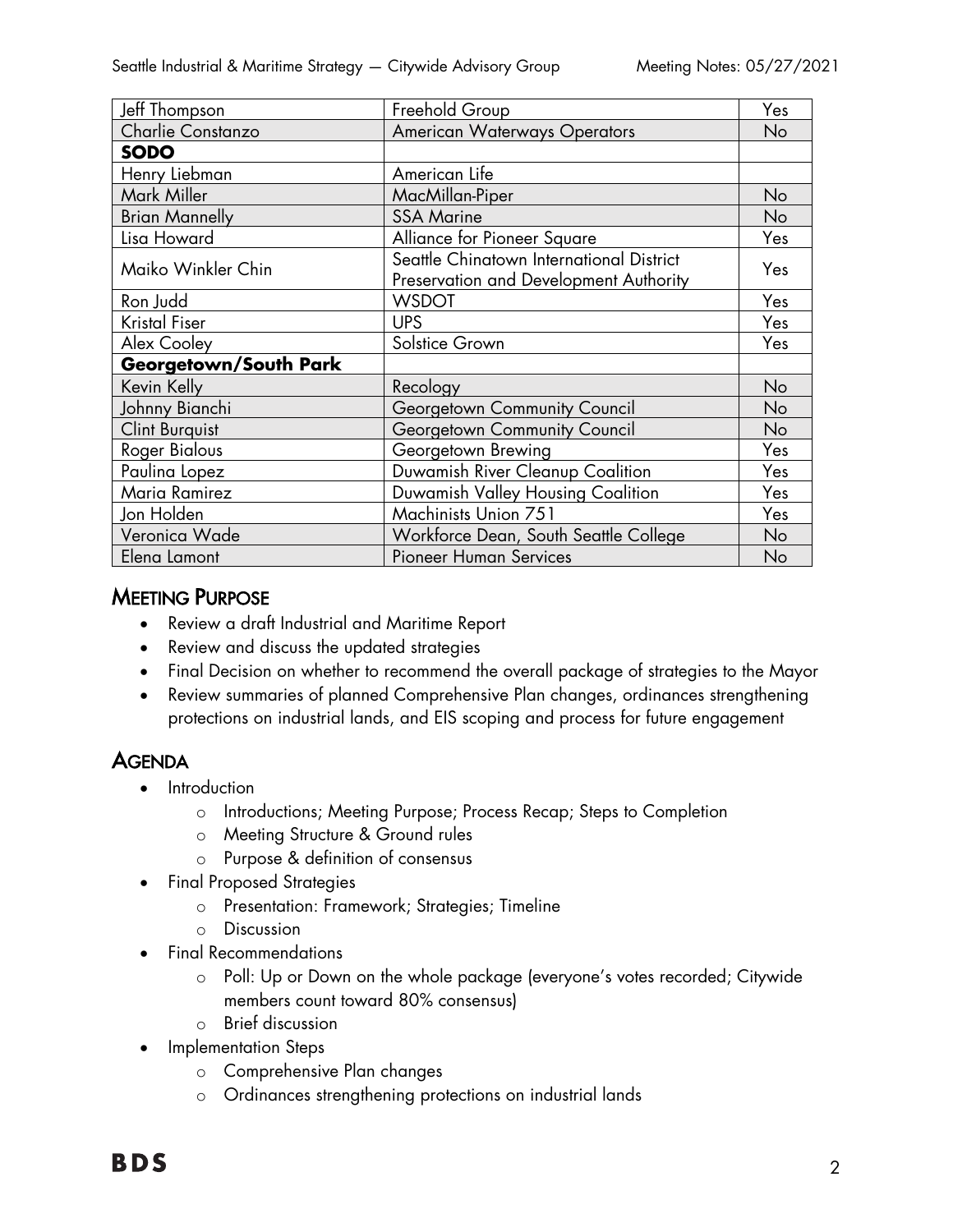- o EIS scoping
- o Questions
- Closing Remarks
	- o Citywide Group Members
	- o Co-Chairs
	- o Mayor's Office

## **INTRODUCTION**

Adrienne Thompson welcomed everyone to the meeting on behalf of Mayor Durkan, and thanked everyone for their participation throughout the process.

The purpose of the last meeting was to discuss the final proposed strategies with the citywide advisory group and neighborhood before an up or down vote on whether to recommend the whole package to the mayor. Brian Scott shared the following implementation timeline with the group:

- June 2021
	- o Publish the Industrial / Maritime Strategy Report (Early June)
	- o Update Comprehensive Plan
	- o Launch Environmental Impact Statement (EIS)
	- o Freight Master Plan Implementation
- July, 2021
	- o Identitfy Stewardship Groups
- Fall 2021
	- o Budget Priorities
- August 2021
	- o Legislation to Close Zonning Loopholes
- Feb/Mar 2020
	- o Final EIS
- Fall 2022
	- o Full-Scale Zonning Changes
- 2022-2024
	- o Initiate Armory Site & WOSCA Sites

Brian Scott recapped the last three meetings (March  $25<sup>th</sup>$ , April  $15<sup>th</sup>$ , and May 6<sup>th</sup>), which included:

- The introduction the 11 draft strategies
- Two major workshops focused on housing, healthy Transitional Areas, High Density Industrial Development, Stronger Protections, and Workforce Investments AND
- Revised 11 draft strategies and possible modifications of proposed strategies

Summary and feedback from the April  $15<sup>th</sup>$  meeting included:

• Little support for housing options, as stated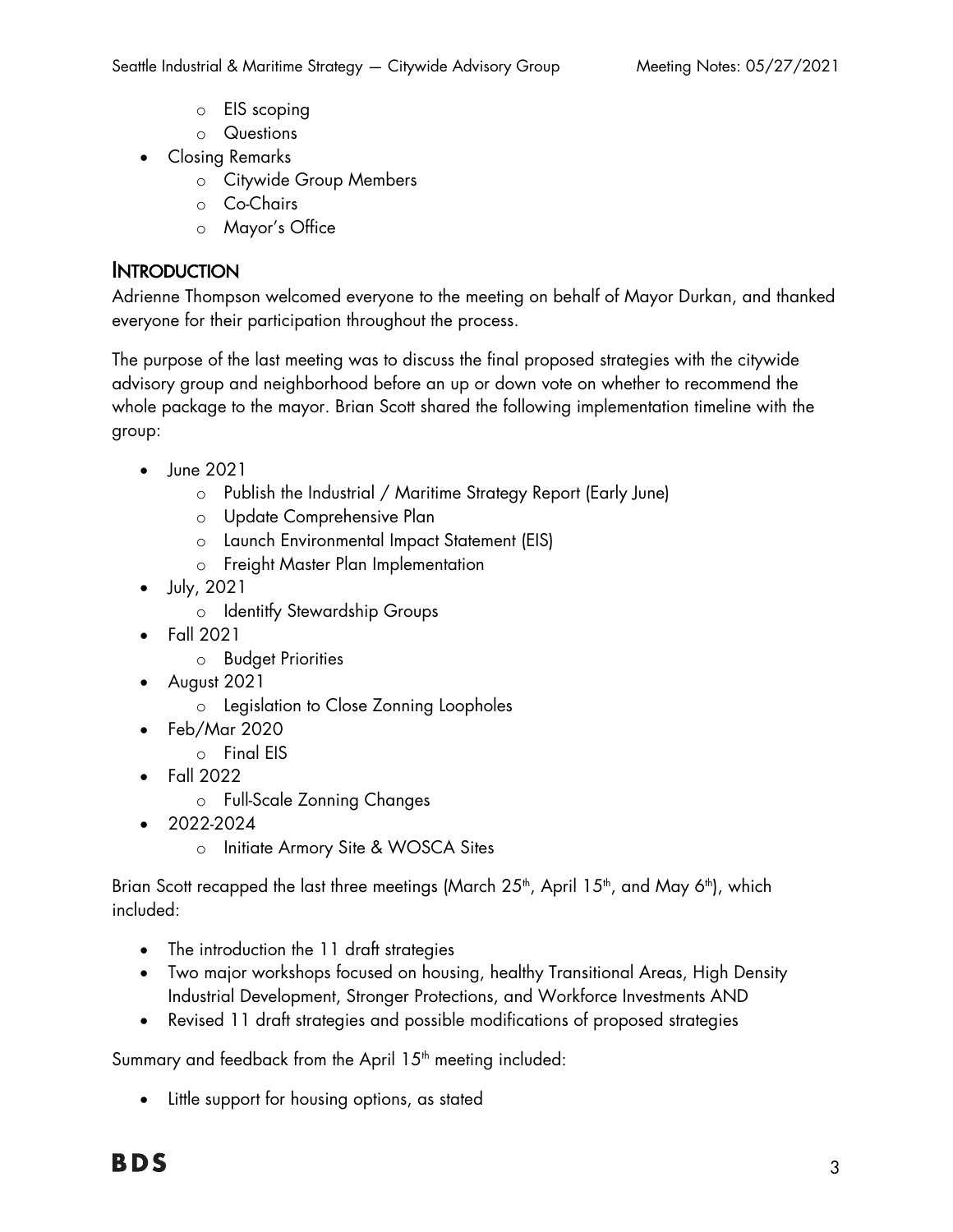• Solid (but not universal) support for Transitional Areas, High Density Industrial, Workforce & Stronger Protections

Summary and feedback from the May 6<sup>th</sup> meeting included:

- Strong support for investment and implementation strategies
- Divided support for land use strategies
- Divided support for the oveall package of strategies

#### CONSENSUS FRAMEWORK

Brian Scott explained the meaning of consensus for the purposes of this project.

- Members of the Citywide Group and Neighborhood Groups are invited to join the dicussion and vote on recommendations
	- o Both the groups will be voting. Votes by the Citywide Group will be counted towards the final consensus
	- o Final consensus will be on the overall package of recommendations
	- o Consensus will be defined as 80% of Citywide Group members casting votes

## FINAL PROPOSED STRATEGIES

Brian Scott presented the following final strategy framework to the group during this meeting:

- Investment Strategies
	- o Workforce Investments to support access to opportunities for BIPOC, youth and women
	- o Public Safety Partnerships to support maritime and industrial areas
	- o Transportation Priorities to improve movement of people and goods
	- o Environmental Initiatives to advance environmental justice and climate action
- Land-Use Strategies
	- o Stronger Protections for industrially zoned land
	- o High Density Industrial Development to support transit
	- o No New Residential Uses on Industrial and Maritime Lands
	- o Georgetown & South Park neighborhood goals
- Implementation Strategies
	- o WOSCA & Armory Sites master planning
	- o Ongoing Stewardship Entities to champion this vision

The following thoughts were expressed during the discussion:

- A few members were concerned about the decision-making process to arrive at the final proposed language
- Confirmation that noise is captured under "environmental harms"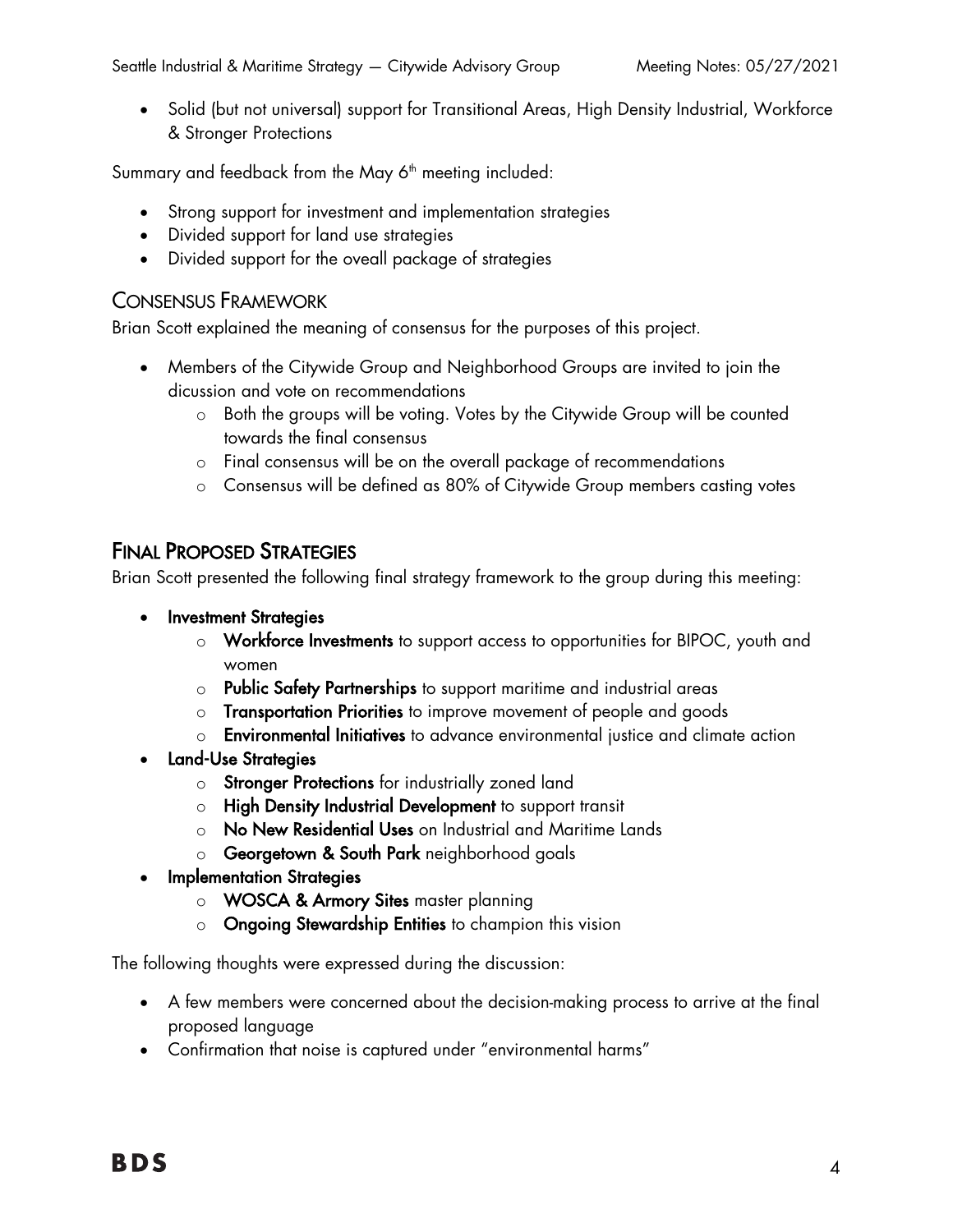- Members provided feedback regarding implications of existing noise ordinances and compatibility of non-industrial uses (commercial & residential) in proximity to industrial and maritime lands. They suggested to ensure the noise ordinances protects industrial uses
- There was a request for further consideration of station locations issues, particularly around alignment/location of Ballard light rail at or west of 15<sup>th</sup> Ave NW and it being captured as a bullet point in the final report under "location-specific" considerations, since it is not ultimately included in the strategy language.
- Good policies should not get lost regardless of which way the vote swings. Thus, how will the City capture strong points within the final package?
	- o Response to the above questions was: City has identified and will look to where to locate other opportunities to protect industrial & maritime lands
- Members were strongly concerned about Not seeing language about "anti-displacement" residential zoning in updated changes regarding transitional areas
- When talking about stand alone legislation e.g. zoning changes, requires EIS. Would need to collaborate separately on stand alone legislation
- Capturing anti-displacement in the next EIS scoping phase is an important priority for the **City**
- Members appreciated inclusion of freight into transportation-specific language
- Feedback provided for the process was that it felt like a two-part conversation. First, getting consensus, and second confirming blanket language when we don't have enough information yet to craft
- One of the questions raised during this discussion was Is there a City definition for "affordable" at a dollar amount?
	- o Resposnse: City of Seattle uses state-wide data to set AMI levels
- Group appreciated the language updated in Transportation Priorities Strategy. However, the group was concerned how will stakeholders continue to be engaged?
	- o Response: Throughout this process have heard a need for more data, and yes an EIS is an important next step for the City to bring the group the information they need.
- There isn't enough information for implementation, however, going into an EIS process would be valuable for everyone. Would encourage this group to "not keep kicking this down the road" and also make sure that the EIS asks the right questions we really need
- Response: The City will do the scoping for an EIS, it needs to be practical and will be elvaluate the questions in depth.
- At a high level, there's certainly support from this full group to steward industrial lands going into the future and getting down to work going forward. If the EIS process is transparent and inclusive it will be helpful to maintain continuity. This is the furthest we've come in decades and we should use this to launch us forward and work together towards the shared goals. "In support of the possibility over the politics".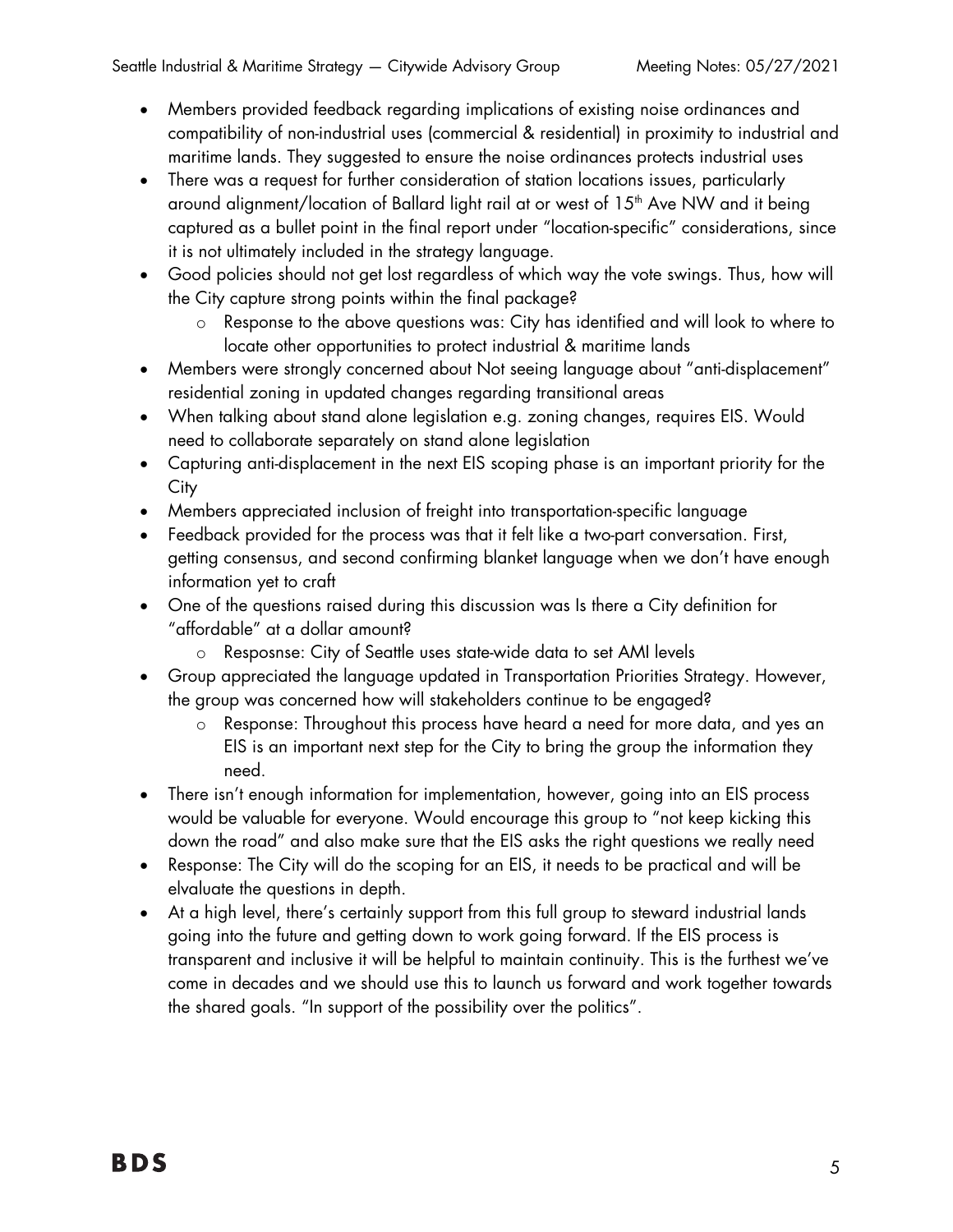## FINAL RECOMMENDATIONS

After the discussion, the Citywide Advisory Group and Neighborhood Groups were asked to indicate their support to recommend or not recommend the overall package of final 11 potential strategies to the Mayor. Members of the groups used virtual "dots" to indicate their opinion by indicating "Yes Recommend to the Mayor" and "No Do Not Recommend to the Mayor". The image below is the result of this exercise.



Members of the Citywide Group cast 21 votes, 18 to recommend to the Mayor, and 3 to not recommend to the Mayor. This represents 85% support. Additionally, 13 members of Ballard, SODO, Interbay, and Georgetown/South Park neighborhood group members cast votes for recommend to the Mayor and 3 members of SODO, Interbay, and Georgetown/South Park neighborhood groups said do not recommend to the Mayor.

The process received 85% consensus. Group has strongly supported to recommend the final potential strategies to the Mayor.

After the voting a brief discussion highlighted the following thoughts of the group:

- "Encouraged by the process, let's keep it going"
- "Considering this is where the work really begins, and all of us need to make sure that changing mayoral office and politics doesn't mean this process gets lost"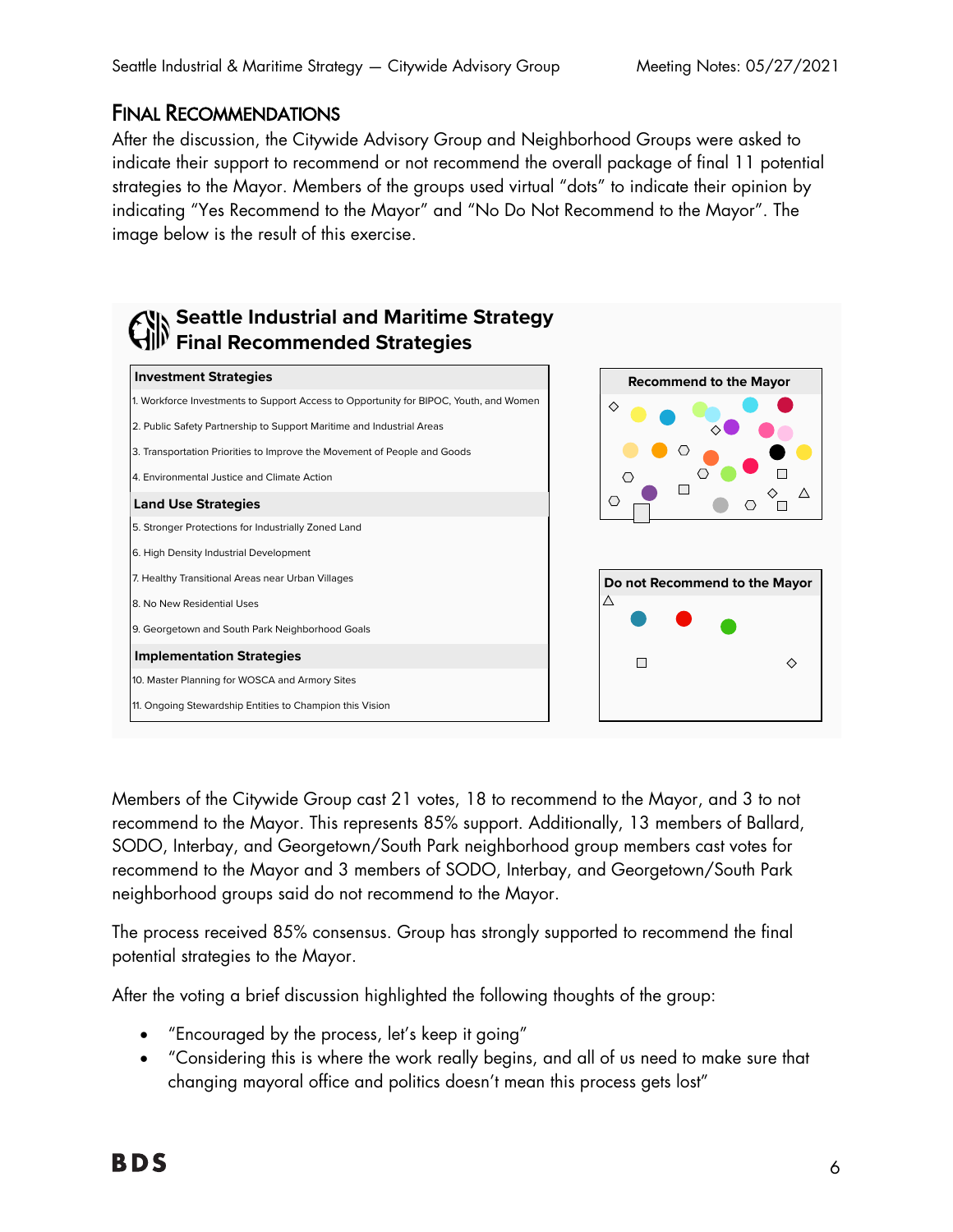- A few things in the process does not need an EIS. For e.g. public safety & transportation issues
- It is important to make sure this a priority on the next mayor's agenda. "Looking forward to taking this work up once it's transmitted".

## IMPLEMENTATION STEPS

- Andrienne Thompson presented the group with following details:
	- o Timeline: This year
		- § Early June First step is publishing the Industrial Maritime Strategy Report
		- § June Comprehensive Plan Changes
		- § June Launch Environmental Impact Statement (EIS)
		- **•** June Freight Master Plan Implementation
		- **■** July Identify Stewardship Groups
		- **Fall Budget Priorities**
		- § Aug Legislation to Close Zoning Loopholes
	- o Mid-to-Long Term
		- § Feb/Mar Final EIS
		- § Fall 2022 Full-Scale Zoning Changes
		- 2022-2024 Initiate Armory Site and WOSCA Site Master Plans

The following are questions and concerns the group had regarding the implementation plan:

- Adrienne Thompson confirmed that the City will be reaching out directly about stewardship groups. The group asked when are requests for budget considerations due?
	- o Response: Budget considerations will be looked into over the summer (following mid-late june)
- How does the stewardship group and EIS inform one another?
	- o Response: The City will internally workout community engagement plan and will be shared with this group. Secondly, the extent to which individual city wide advisory group members would like to inform framing of scoping will be welcomed.

# CLOSING REMARKS

The following are comments made by the citywide group members about the process:

- Appreciate the process to arrive at this consensus. Understand that we don't agree with everything but there is a lot of opportunity.
- Appreciate the difficulty of getting divergent voices to a place where there is a sense of "moving forward in good faith"
- Reiterate importance of EIS and our participation in the next steps of this process